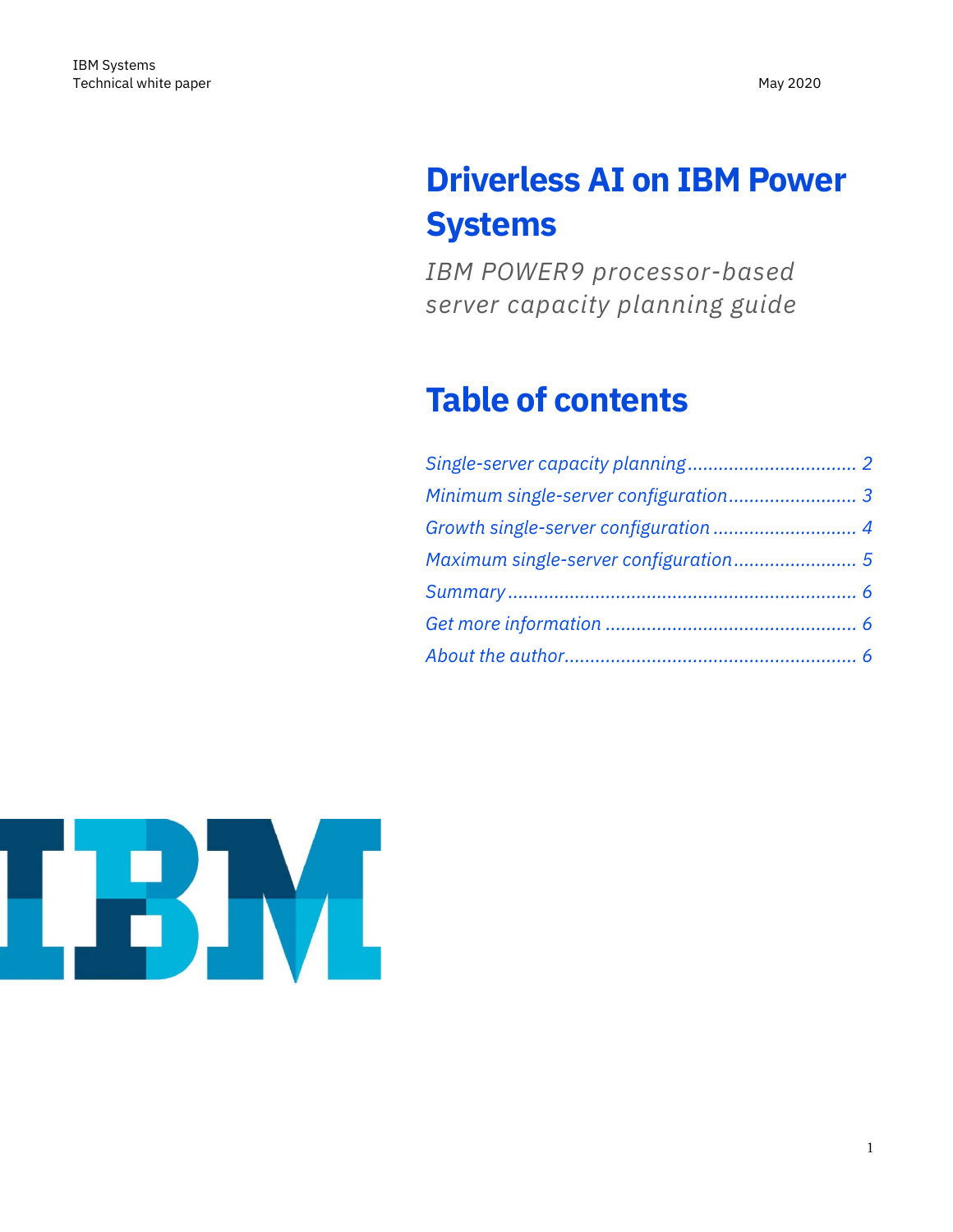Driverless AI is a solution for data scientists and data analysts to conduct artificial intelligence (AI) projects faster and more efficiently by using automation and state-of-the-art computing power to accomplish AI-related tasks in minutes or hours that normally can take months for humans to complete. IBM® POWER9™ processor-based servers with GPUs accelerate Driverless AI. This white paper provides guidance for server sizes and configuration options based on the expected usage.

#### <span id="page-1-0"></span>**Single-server capacity planning**

Among the many IBM POWER9 processor-based servers that support GPUs, IBM Power® System AC922 server is considered to be the best matched server for Driverless AI[. Table 1](https://developer.ibm.com/linuxonpower/driverless-ai-on-power/#table1) shows three configuration sizes: Minimum, growth, and maximum. In general, the number of simultaneous users determines the hardware configuration required for running Driverless AI on IBM Power servers. The Power AC922 server (based on the POWER9 processor) and memory features are not upgradable in the field; thus, it is essential to choose the correct configuration when making your initial system order.

| <b>Hardware</b>                 | <b>Minimum configuration</b> | <b>Growth configuration</b> | <b>Maximum configuration</b> |
|---------------------------------|------------------------------|-----------------------------|------------------------------|
| POWER9 server<br>• Type-Model   | IBM Power AC922              | IBM Power AC922             | IBM Power AC922              |
|                                 | $\cdot$ 8335-GTH             | $\cdot$ 8335-GTH            | $\cdot$ 8335-GTX             |
|                                 | • Air-cooled                 | • Air-cooled                | • Water-cooled               |
| Processors, cores               | Two 16-cores                 | Two 20-cores                | Two 22-cores                 |
| Memory                          | 256 GB                       | Up to 2 TB                  | Up to 2 TB                   |
| Storage                         | 1960 GB SSD + 1960 GB        | Add up to two NVMe          | Add up to two NVMe cards     |
|                                 | SSD for redundancy           | cards                       |                              |
| Network adapter                 | One 10 GbE                   | Two or more 10 GbE          | Two or more 10 GbE           |
| GPUs: NVIDIA Tesla V100 GPU     |                              | Four                        | Six (requires water cooling) |
| <b>Accelerators with NVLink</b> | Two                          |                             |                              |
| Number of simultaneous users    | Two                          | Four                        | <b>Six</b>                   |

*Table 1. Driverless AI single-server hardware configuration*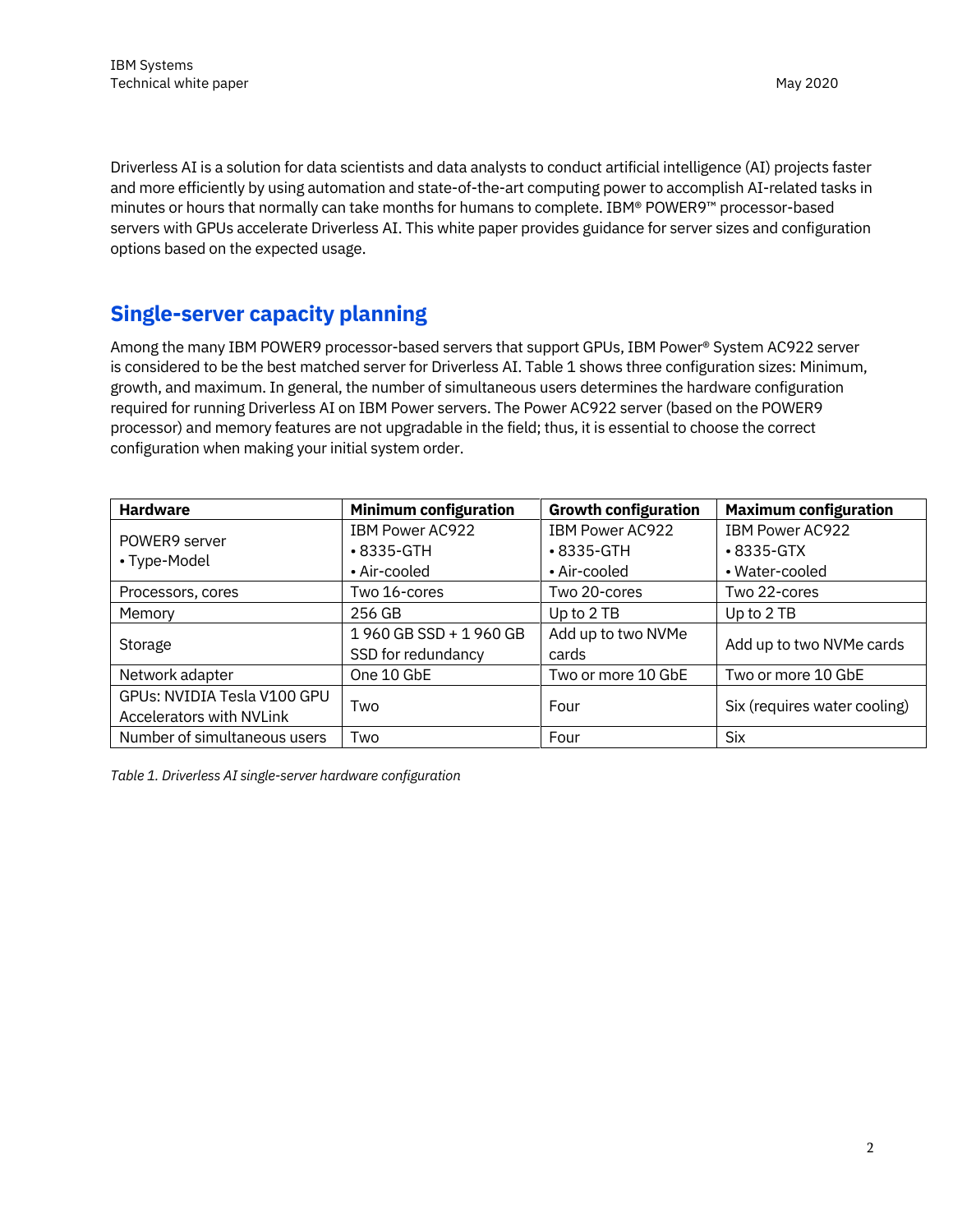## <span id="page-2-0"></span>**Minimum single-server configuration**



*Figure 1. Minimum single-server configuration*

The minimum single-server configuration is essentially the smallest Power AC922 configuration that you can order. The minimum configuration can support approximately two simultaneous users. However, the actual number of users will vary based on the type of user (single user or super user), degree of exclusivity to GPUs, the type of data experiment (that is, basic, real-time, or compute-intensive workloads) being run, and time-tocompletion needs. This minimum configuration offers one 16-core CPU and one GPU for processing power to each of the two users. One 960 GB TB solid-state drive (SSD) is recommended in addition to a second 960 GB SSD for data redundancy.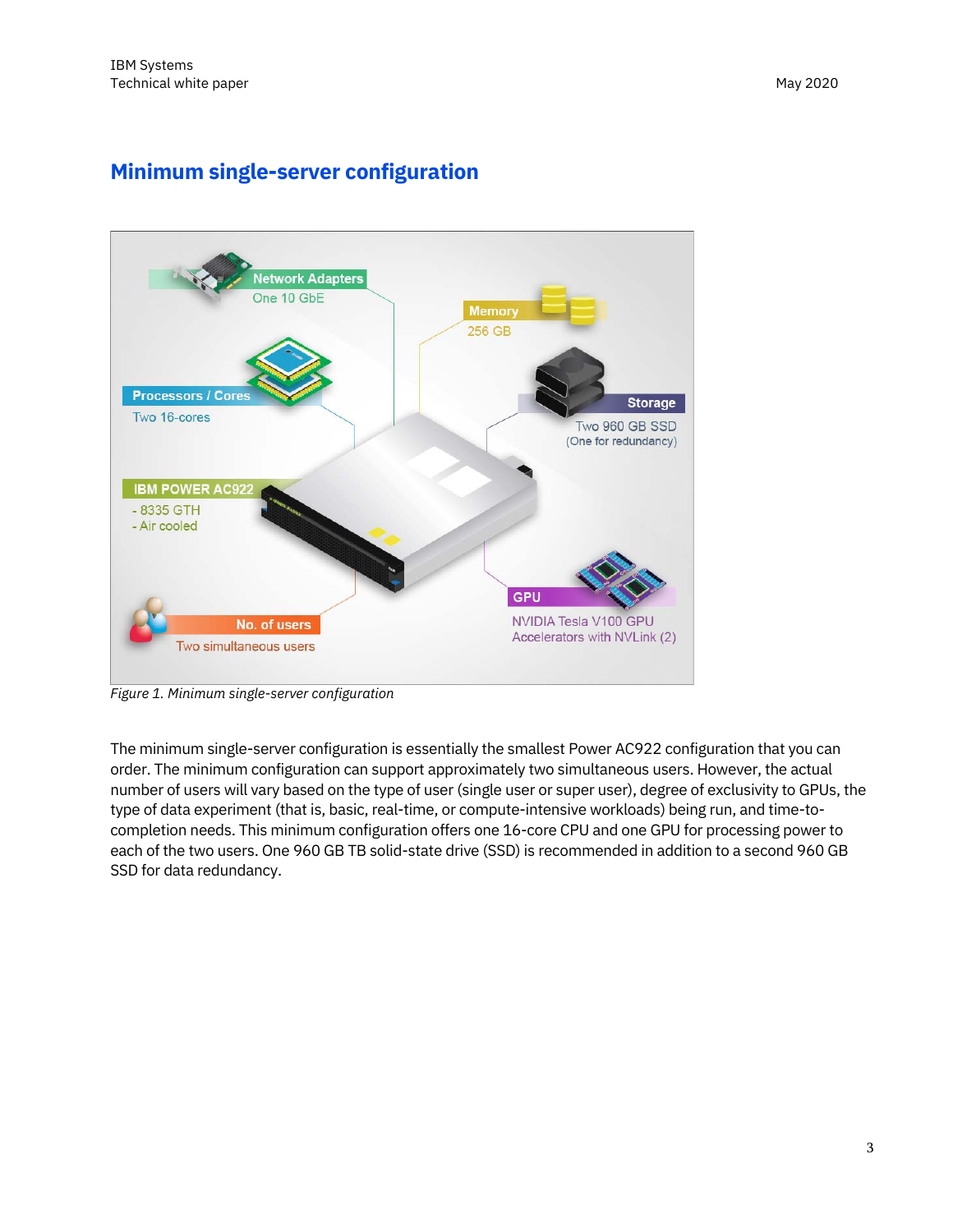#### <span id="page-3-0"></span>**Growth single-server configuration**



*Figure 2. Growth single-server configuration*

The growth single-server configuration uses the same Power AC922 server type and air-cooled model as the minimum configuration. The growth configuration provides the ability to choose the configuration that is needed to meet future growth needs within the air-cooled server type.

The growth configuration offers more processor cores and GPUs along with more memory, storage, and network adapters. The Power AC922 server has a total of four PCIe card slots across storage and network. You can add up to two NVMe cards for additional performance based on the data set size and data ingestion requirements. The recommended disk space is 10 times the data set size. Two network adapters are recommended. However, as an alternative, if only one network adapter is needed, a third NVMe card could be added.

The growth configuration can support approximately four simultaneous users. However, the actual number of users will vary based on the type of user, the type of data experiments being run, and the actual configuration features chosen. The growth configuration offers each of the users one GPU for processing power.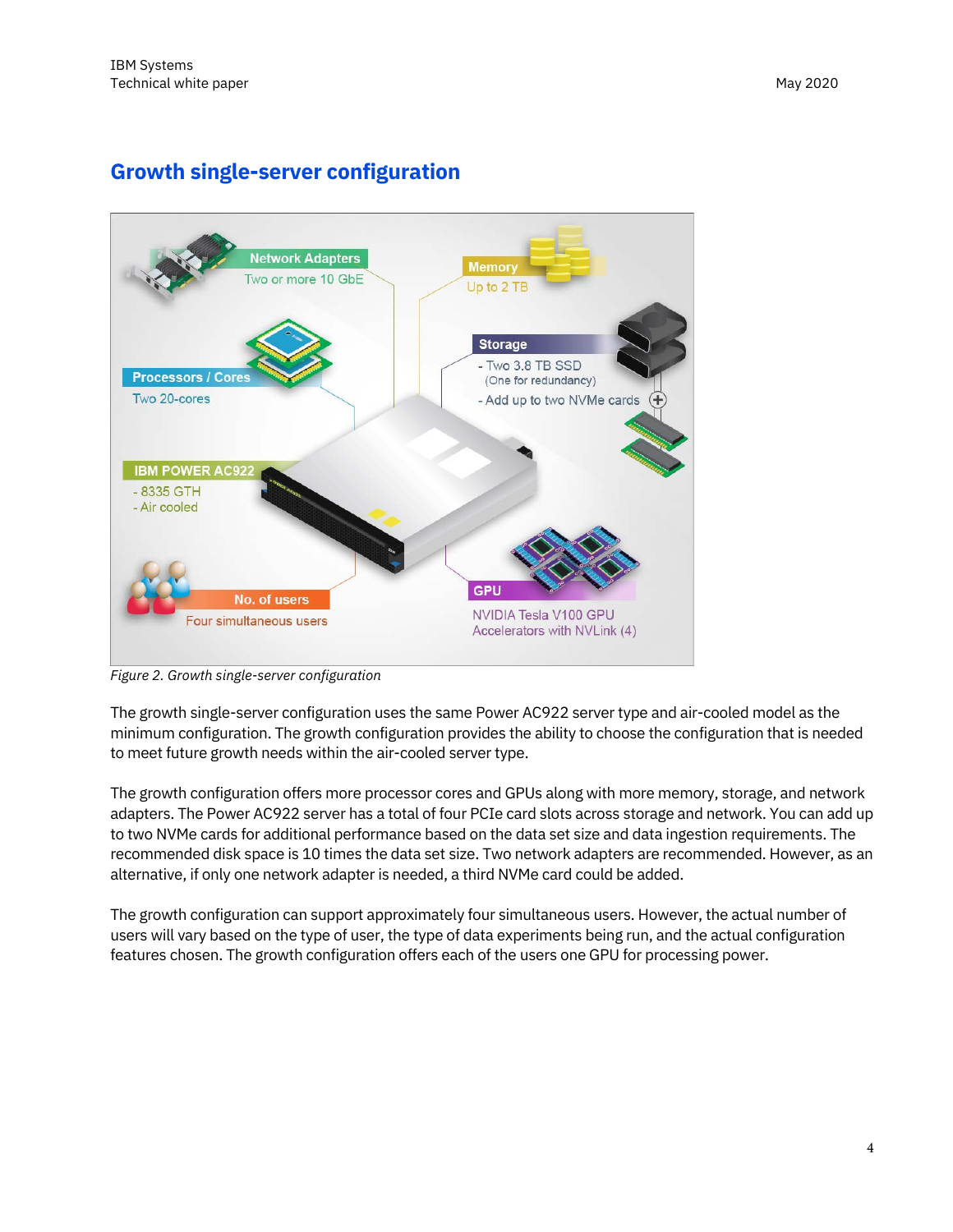### <span id="page-4-0"></span>**Maximum single-server configuration**



*Figure 3. Maximum single-server configuration*

The maximum single-server configuration uses the same Power AC922 server type, but requires the watercooled server model because of the number of GPUs and the heat energy they produce when running. If your data center has water cooling capabilities, you can consider this configuration to maximize your AI capabilities within a single-server configuration.

The maximum configuration offers the most processor cores and GPUs along with more memory, storage, and network adapters. The Power AC922 server has a total of four PCIe card slots across storage and network. You can add up to two NVMe cards for additional performance based on the data set size and data ingestion requirements. The recommended disk space is 10 times the data set size. Two network adapters are recommended. However, as an alternative, if only one network adapter is needed, a third NVMe card could be added.

The maximum configuration can support approximately six simultaneous users. However, the actual number of users will vary based on the type of user, the type of data experiments being run, and the actual configuration features chosen. This maximum configuration offers each of the users one GPU for processing power.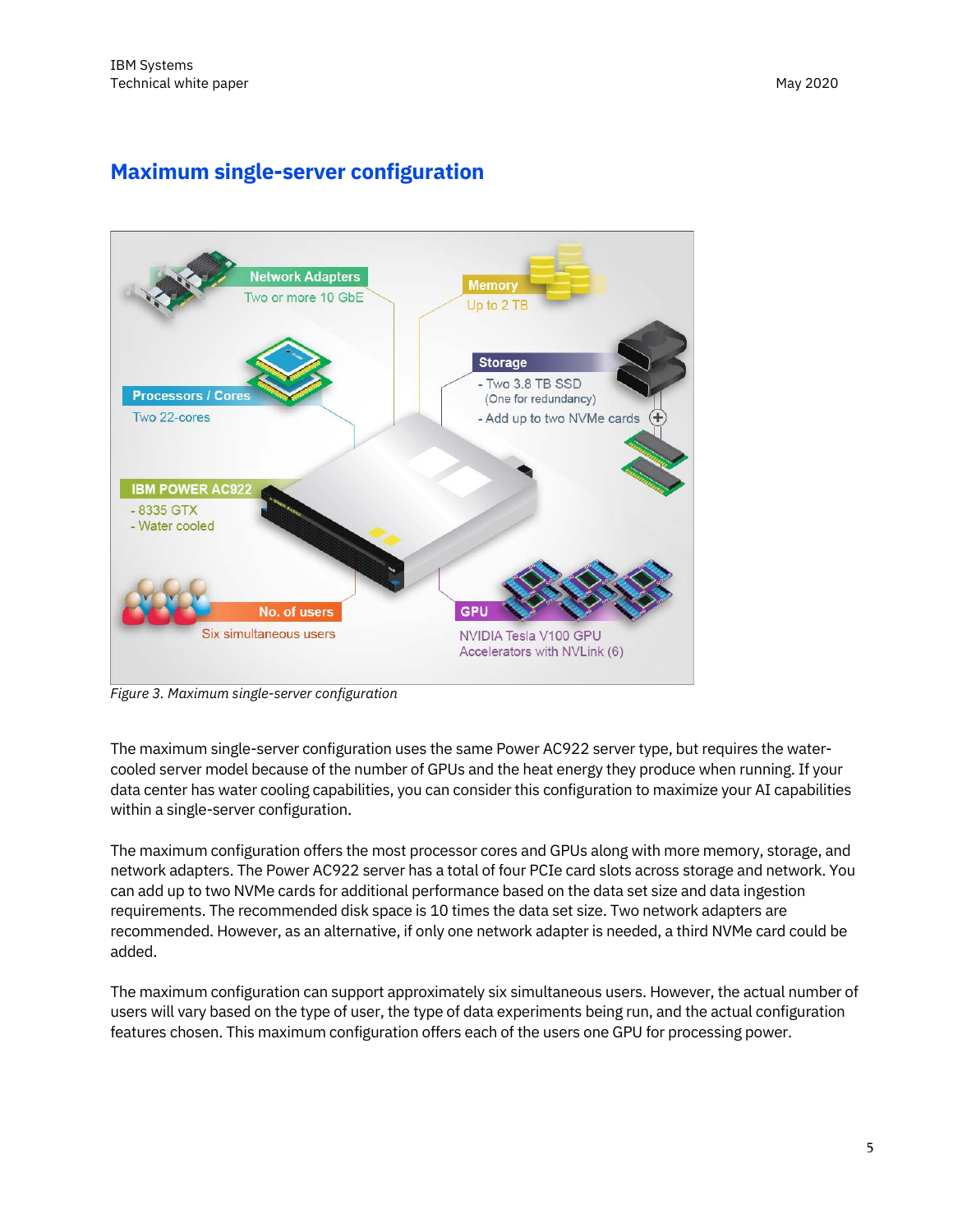#### <span id="page-5-0"></span>**Summary**

Driverless AI is supported on Red Hat Enterprise Linux (RHEL) 7.5 for Power LE (POWER9) on IBM Power AC922 servers and other IBM POWER9 processor-based servers that support GPUs. Several configuration size options are available depending on the number of simultaneous users running data experiments. Larger or more powerful configuration features may be required as users become more advanced and data experiments become more compute-intensive. You can select the appropriate configuration size based not only on current requirements but also how usage might grow over time. The Power AC922 server processor and memory features are not upgradable. So, it is key to estimate future usage per server when making purchase decisions.

#### <span id="page-5-1"></span>**Get more information**

- [IBM Power System AC922](https://www.ibm.com/us-en/marketplace/power-systems-ac922)
- [IBM and H2O.ai Strategic Partnership](https://www.h2o.ai/ibm/)
- [H2O.ai Driverless AI](https://www.h2o.ai/driverless-ai/)
- [H2O.ai Driverless AI installation instructions for IBM Power](http://docs.h2o.ai/driverless-ai/latest-stable/docs/userguide/install/ibm-power.html)
- [Welcoming H2O Driverless AI to the PowerAI ecosystem](https://www.ibm.com/blogs/systems/welcoming-h2o-driverless-ai-to-the-powerai-ecosystem/)
- [IBM and H2O.ai combine forces to provide machine learning on IBM Power Systems](https://www.ibm.com/blogs/systems/ibm-and-h2o-ai-machine-learning-ibm-power-systems/)

#### <span id="page-5-2"></span>**About the author**

**Beth L. Hoffman** is an Executive IT Specialist and Solution Architect in the IBM Cognitive Systems ISV Ecosystem Technical Development organization. She leads the enablement of AI and analytics solutions on IBM Power Systems for the past 10 years. Beth has more than 15 years of experience consulting and collaborating with key software solution companies. You can reach Beth a[t bethvh@us.ibm.com](mailto:bethvh@us.ibm.com) or [www.linkedin.com/in/bethhoffmanibm](http://www.linkedin.com/in/bethhoffmanibm)